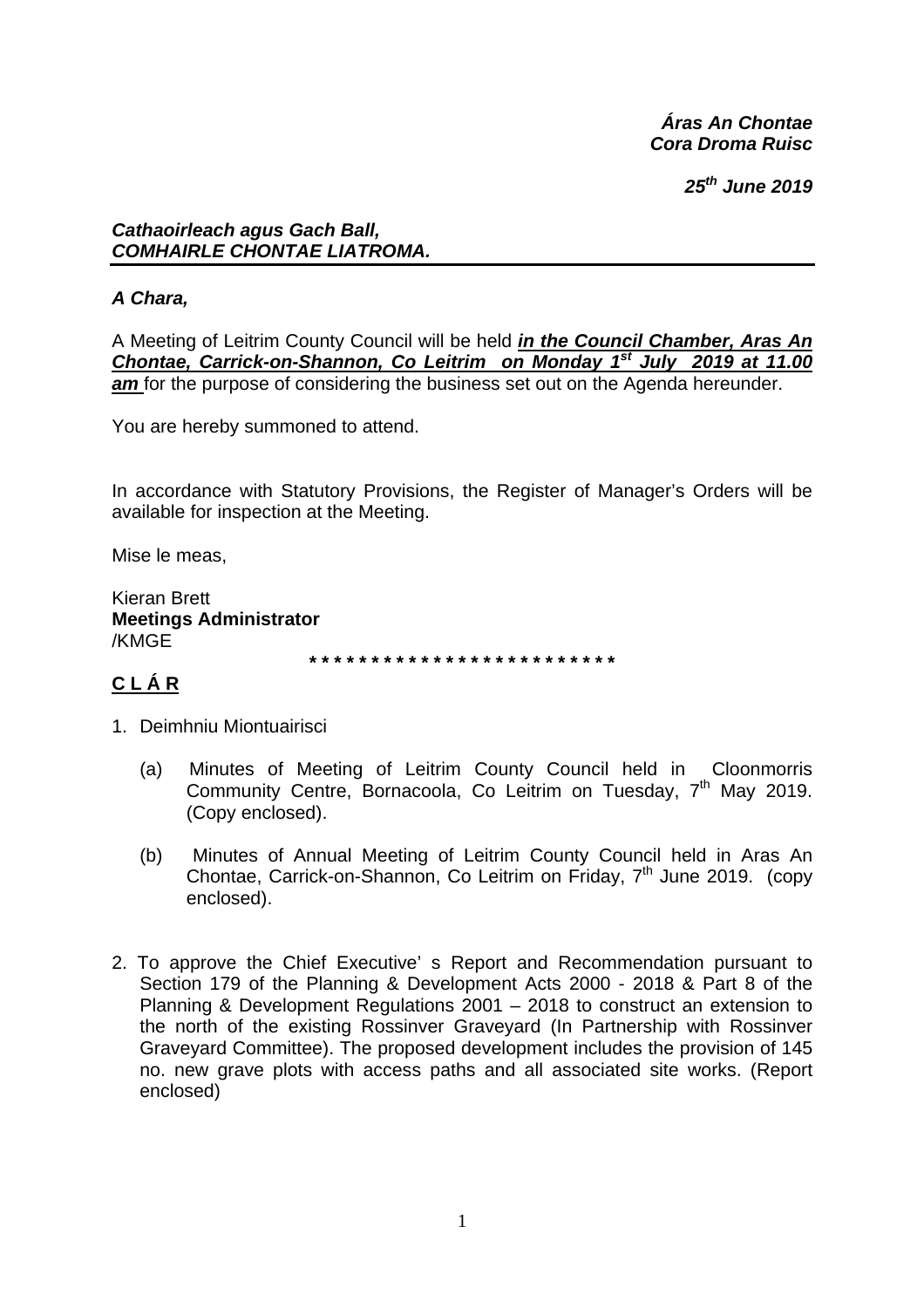- 3. To approve the raising of a loan of €1,000,000 from the Housing Finance Agency (HFA) in accordance with Section 6 of the Local Government Act, 2001 for the purposes of financing housing loans. (Report enclosed).
- 4. To approve Draft SPC Scheme 2019-2024.
- 5. To approve Affordable Housing Scheme. (To follow).
- 6. To approve Allocations under the Tourism Support Scheme 2019.
- 7. To receive a report on the National & Local Performance Indicators, 2018. (Report enclosed).
- 8. To consider report from Corporate Policy Group.
- 9. To consider Monthly Management Reports by the Chief Executive for April 2019 and May 2019 in accordance with the provisions of Section 136(2) of the Local Government Act 2001 as inserted by Section 51 of the Local Government Reform Act 2014 (Reports previously circulated).
- 10. To note commitments to be entered into under Section 138(1) of the Local Government Act 2001.
- 11. To approve the attendance of the Elected Members at forthcoming conferences.
- 12. Correspondence (enclosed).

# *Part I - Notice of Motions.*

#### *13. To consider the following Notice of Motion submitted by Councillor Des Guckian;*

"That Leitrim County Councillors agree that we are very opposed to blanket afforestation. As part of that opposition we must demand

- 1. That farm payments, in disadvantaged areas, be brought up to allow farmers earn a living income and
- 2. That all TDs must, now, oppose the changes in rules that see full forestry grants being given to all-comers, including vulture funds. Ireland must revert to the situation where full forestry plantation grants are paid to actual farmers or to people who live within 50 Km of the lands being planted. These demands to be sent to the DAFM and to each and every one of our TDs."

### *14. To consider the following Notice of Motion submitted by Councillor Cllr Mary Bohan;*

"I propose that Leitrim County Council meet a deputation from concerned residents regarding the proposed Croagh Wind Farm. I further propose that members of this delegation would address the Council at the September meeting."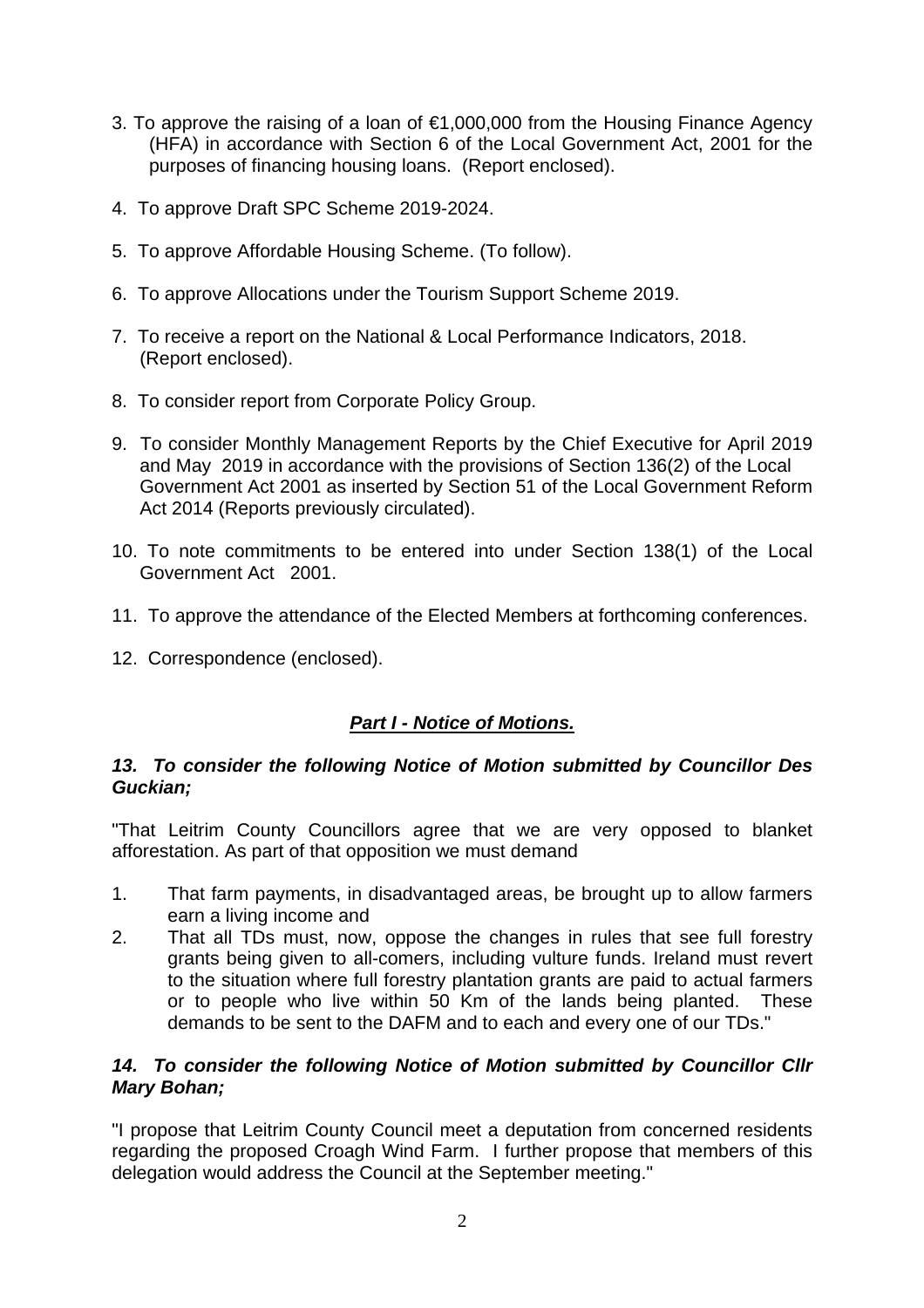# *15. To consider the following Notice of Motion submitted by Councillor Felim Gurn;*

"That forestry is put into the County Development Plan; to ensure forestry goes through the planning process as regards:

- 1. The amount of Silka Spruce planted per hectare.
- 2. That there is a mixture of hardwood trees planted per hectare.
- 3. That environmental conditions are considered:
- a. Water pollution
- b. Animal habitats
- c. Sparrowhawk Conservation
- 4. The impact on the landscape of tree felling in tourist locations
- 5. Damage to roads bonds be put in place.
- 6. Access and water supply to be considered to mitigate against future forest fires
- 7. Strict planning guidelines like for housing"

#### *16. To consider the following Notice of Motion submitted by Councillor Padraig Fallon;*

"I propose that this Local Authority reaffirm it's commitment to one off planning in light of recent revelations which come on foot of the 'Project Ireland 2040: National Planning Framework which will encourage more focused settlements in this country where cluster living around towns and villages will emerge."

#### *17. To consider the following Notice of Motion submitted by Councillor Sean McGowan;*

"I will seek the support of Members in calling on the HSE & the Department of Health to Introduce a "Patient Health Record Card" similar in size to a credit card. This card would provide accurate health care records, it would also prevent time wasted by medical personnel, asking patients the same questions over and over again."

#### *18. To consider the following Notice of Motion submitted by Councillor Frank Dolan;*

"I ask if Leitrim County Council have a standard policy in relation to the surfacing of the area between the edge of the public road and someone's boundary wall. During the canvass this issue was raised on numerous occasions."

#### *19. To consider the following Notice of Motion submitted by Councillor Finola Armstrong-McGuire;*

"I ask the Engineer with responsibility for Sewerage schemes for a progress report on the approved Hartley to Carrick town extension."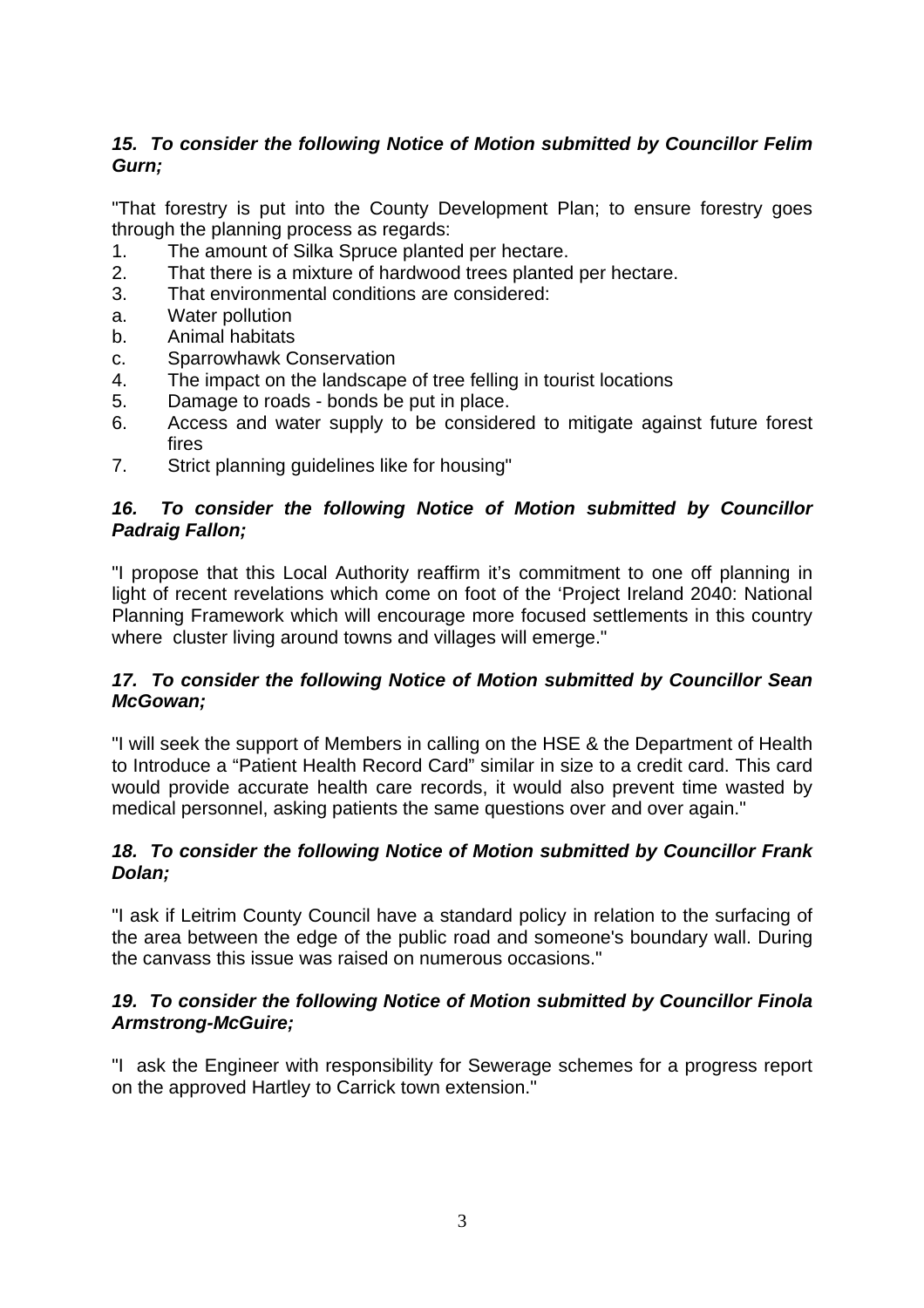### *20. To consider the following Notice of Motion submitted by Councillor Thomas Mulligan;*

"That Leitrim County Council include as a priority in our lighting programme the provision of public lighting on the Rinn road out from Mohill to the Rowing Centre and Caravan park. This is essential infrastructure to ensure maximum use of these facilities and also to strengthen the connection with Mohill."

#### *21. To consider the following Notice of Motion submitted by Councillor Sean McDermott;*

"I ask can Leitrim County Council look at the possibility of having the county designated as a Carbon Neutral or Green County?"

#### *22. To consider the following Notice of Motion submitted by Councillor Paddy Farrell;*

"I call on Leitrim County Council to contact the Minister of State for Justice at the Department of Justice and Equality, David Stanton TD to establish the sequence of events which resulted in the arrival of a number of refugees to Carrick-on-Shannon last week. Whereas I completely welcome and support Ireland providing accommodation both temporary and permanent to refugees I think it's unfair that their arrival in the town was carried out without any consultation with key stakeholders such as the Local Authority and indeed representatives of the local community."

#### *23. To consider the following Notice of Motion submitted by Councillor Justin Warnock;*

"I ask Leitrim County Council to write to the Forest Service and request that all Afforestation Licence Applications for Leitrim be referred to them and to all other agencies including (EPA, NPWS, An Taisce, IFI) for comment prior to granting a Licence."

#### *24. To consider the following Notice of Motion submitted by Councillor Ita Reynolds Flynn;*

"There is a lack of high dependency units in South Leitrim for people with high dependency needs. I have researched this issue and there are many other county councils whom have worked alongside the HSE, to ensure that such facilities are available throughout their counties. I request Leitrim County Council, to look into this matter as a matter of urgency."

#### *25. To consider the following Notice of Motion submitted by Councillor Brendan Barry;*

"I request that Leitrim County council call on the Minister for Agriculture to reopen the GLAS Scheme for those farmers who have finished up Aeos and are under serious financial pressure with the loss of this income and to put in place plans to extend